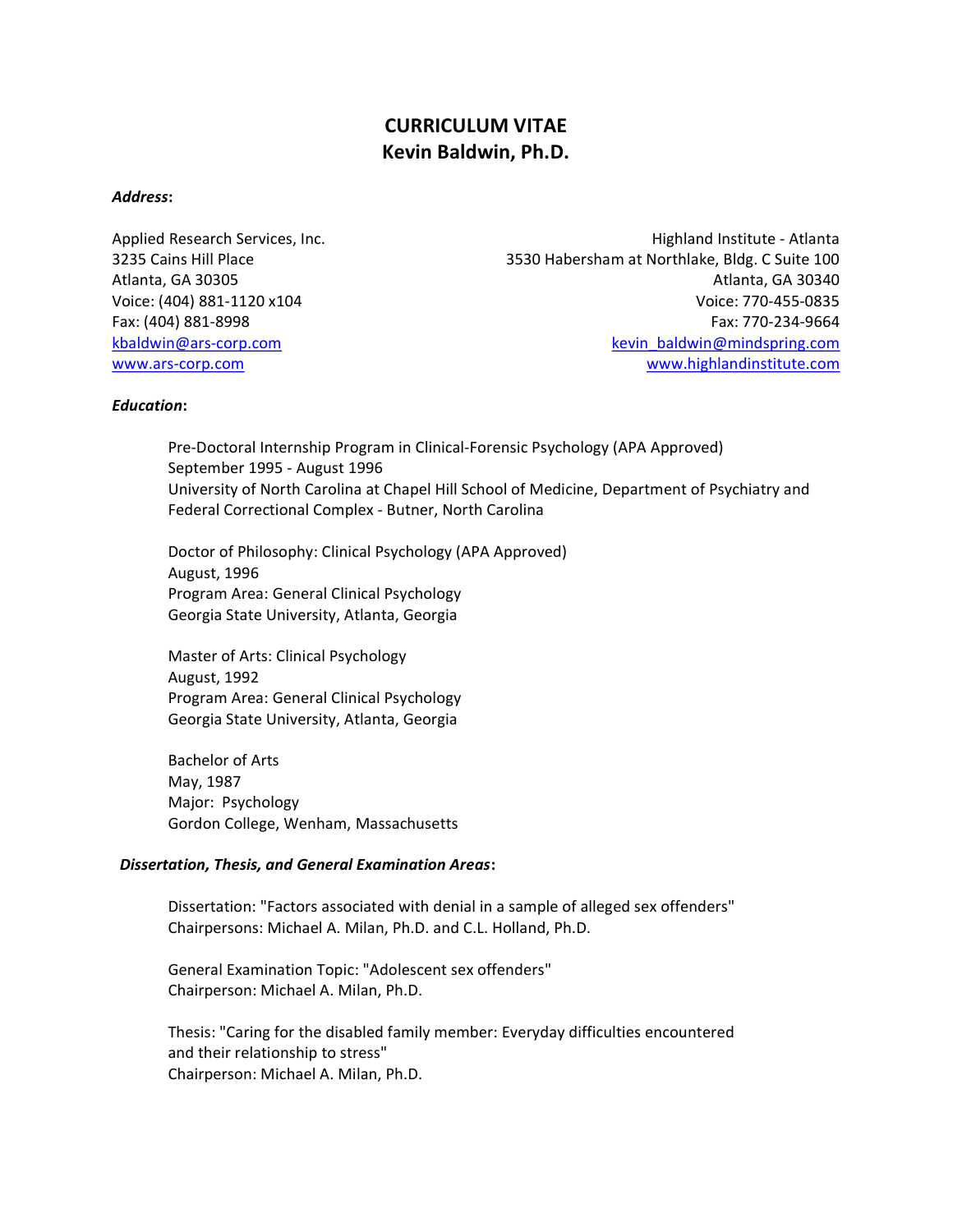#### Work Experience:

## Applied Research Services, Inc., Atlanta, GA May 2007 - Present

## Senior Researcher

Conduct and manage large scale research and evaluation projects, develop and implement complex, comprehensive research methodologies. Develop and assess risk/needs assessments, simulation models and cost benefit analyses and provide comprehensive consultation in areas of justice reinvestment. Provide consultation to local, regional, and national agencies, organizations and institutions on matters of research, evaluation design, and data and policy analysis. Provide evaluation and technical assistance to a wide range of problem-solving courts. Develop logic models and a variety of graphically-oriented data display systems. Lead, train and oversee research teams in above areas.

### Highland Institute - Atlanta, Atlanta, GA Aug. 1999 - Present

Director, Forensic Services

Perform forensic psychological evaluations in criminal and civil matters concerning issues of competency, dangerousness, responsibility at the time of the offense, and diagnostic evaluations, among others. Serve as expert witness in areas of sexual offending and dangerous behavior in family, superior, and federal courts. Provide direct clinical services including assessment, group therapy, and individual therapy to persons with (or alleged to have exhibited) sexual behavior problems.

#### Wellsys Corporation, Atlanta, GA Aug. 1999 – July 2007

Director of Research and Evaluation

Provide consultation in all areas of service program design, implementation, and evaluation. Conduct process and outcome evaluations, provide advisement in performance measurement, instrument design, and organizational management. Design prevention and treatment focused interventions for a variety of issues and populations. Develop, implement, and provide instruction in areas of data acquisition, management, storage, analysis, and presentation. Train and oversee field research staff in above areas.

### North Carolina Department of Correction, Division of Prisons, Lillington, NC Feb. 1997 - July 1999

Psychological Services Coordinator, Director of the SOAR Program

Director of the Sex Offender Accountability and Responsibility (SOAR) program, the 52-bed residential sexual offender treatment program of the North Carolina Department of Correction. Train and supervise staff, graduate student interns, and practicum students. Conceptualize treatment strategies and modalities, plan and implement treatment delivery services, and train correctional mental health staff state-wide in the delivery of treatment to incarcerated sexual offenders. Serve on a panel of experts charged with determining whether selected offenders meet statutory criteria to be classified as Sexually Violent Predators. Plan and direct research efforts and provide consultation to various community organizations and media services concerning issues related to sexual offending. Supervisor: Keith O. Noles, Ph.D.

# North Carolina Department of Correction, Division of Prisons, Lillington, NC Nov. 1996 - Jan. 1997

Staff Psychologist II, SOAR Program

Responsible for provision of therapeutic services to incarcerated male sex offenders within a cognitive behavior therapy (CBT) based relapse prevention model. Conceptualized and modified treatment modules, performed comprehensive psychological testing batteries, composed reports, and directed research efforts. Supervisor: Carol Newman, Ph.D.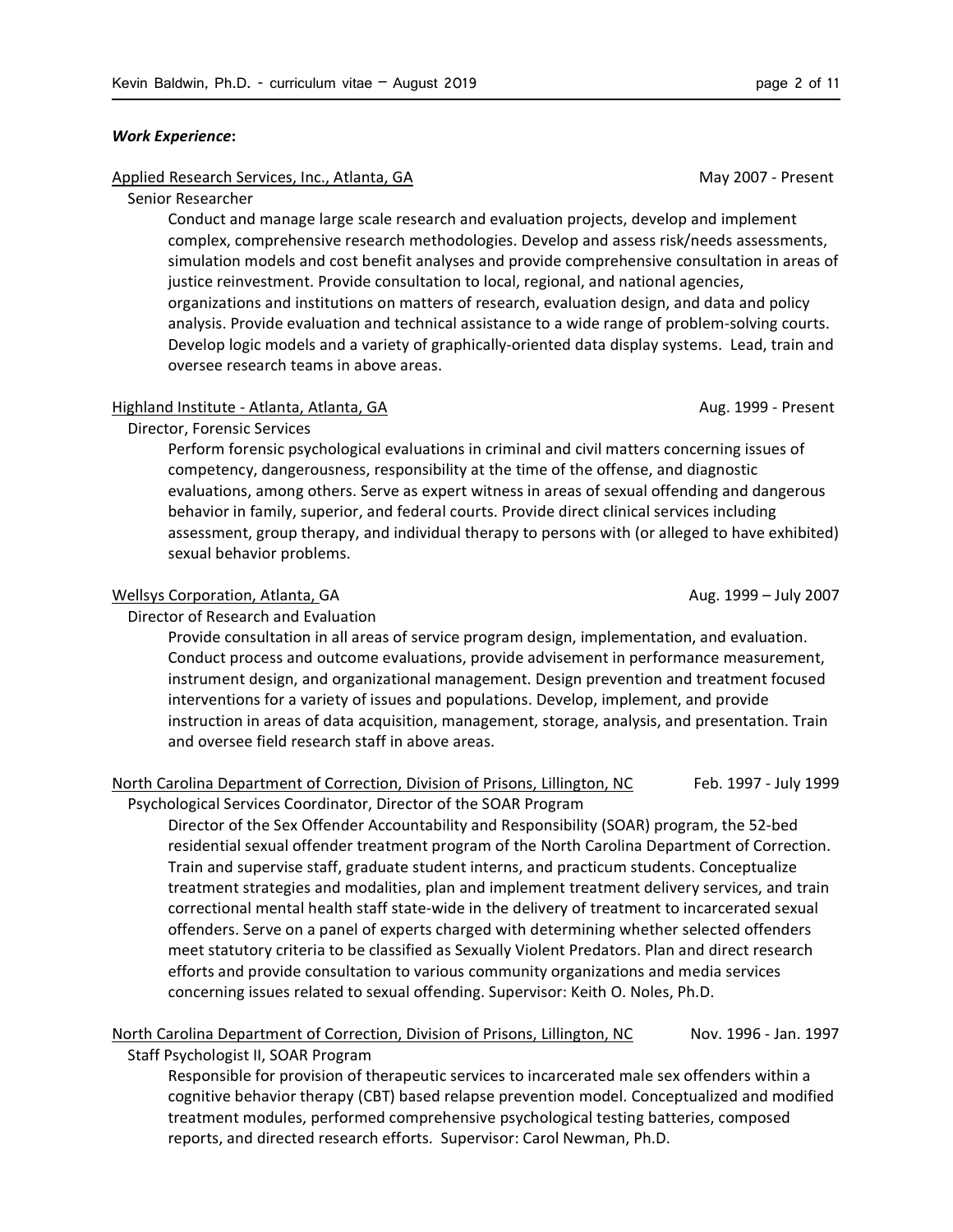#### Work Experience, cont.:

## Forensic and Statistical Analysis, Lilburn, GA Corollars Corollars Corollars Corollars Aug. 1999

#### Consultant

Provide consultation on matters of experimental design, data collection and associated topics, with an emphasis placed upon statistical analysis and interpretation of results. Services have been provided to university professors, state agencies and departments, private firms, and numerous students engaged in thesis and dissertation research. Representative projects include designing a risk assessment instrument for probated sexual offenders, a study of coping and adaptation in families of pediatric AIDS patients, designing analytic strategies for large-scale surveys, the institution and direction of systematic programs of research for various treatment facilities.

#### Highland Institute - Atlanta, Atlanta, GA March 1994 - August 1995

Therapist, Researcher

Responsible for co-leading groups of adult and adolescent sexual offenders using a variety of cognitive-behavioral, behavior modification, and relapse prevention techniques, focusing on the correction of thinking errors and the redirecting of sexual arousal to appropriate stimuli. Instituted and directed research programs assessing various areas of service delivery and effectiveness. Supervisor: Deloris Roys, Ph.D., LCSW.

## Emory University School of Medicine, Department of Psychiatry, Atlanta, GA March 1990 - August 1995 Project Coordinator

Provided comprehensive assistance in and direction of all phases of research, including design and construction, data collection, administration and scoring of psychological testing batteries, interpretation of findings, and the writing of peer-reviewed articles on several nationally funded, grant-supported projects. Solely responsible for the design and construction of computerized databases and the statistical analysis of data. Provided supervision and instruction to twelve graduate and medical student research assistants in above areas. Supervisor: Ronald T. Brown, Ph.D.

# Georgia State University, Department of Psychology, Atlanta, GA September 1992 - June 1995

Instructor

Teaching of undergraduate Psychological Statistics course, Abnormal Psychology Course, Psychology of Human Potential, and Criminal and Delinquent Behavior. Responsible for the conceptualization, development, and delivering of lectures, development and grading of exams and other graded material, and training and supervision of graduate student assistants. Various supervisors.

# Training and Practicum Experience:

#### Federal Correctional Complex - Butner, NC September 1995 - August 1996

Psychology Intern

Provided assessment and treatment services to participants in the Federal Sex Offender Treatment Program (SOTP), including individual and group therapy, pre- and post-treatment psychosexual assessments, and the composition of comprehensive treatment summaries for Federal Parole Boards. Performed comprehensive evaluations for the federal court system, including pre-trial evaluations of competency and responsibility, dangerousness assessments, and pre-sentencing evaluations. Participated in numerous workshops and seminars focusing on a wide variety of forensic and professional issues. Supervisor: Edward E. Landis, Ph.D.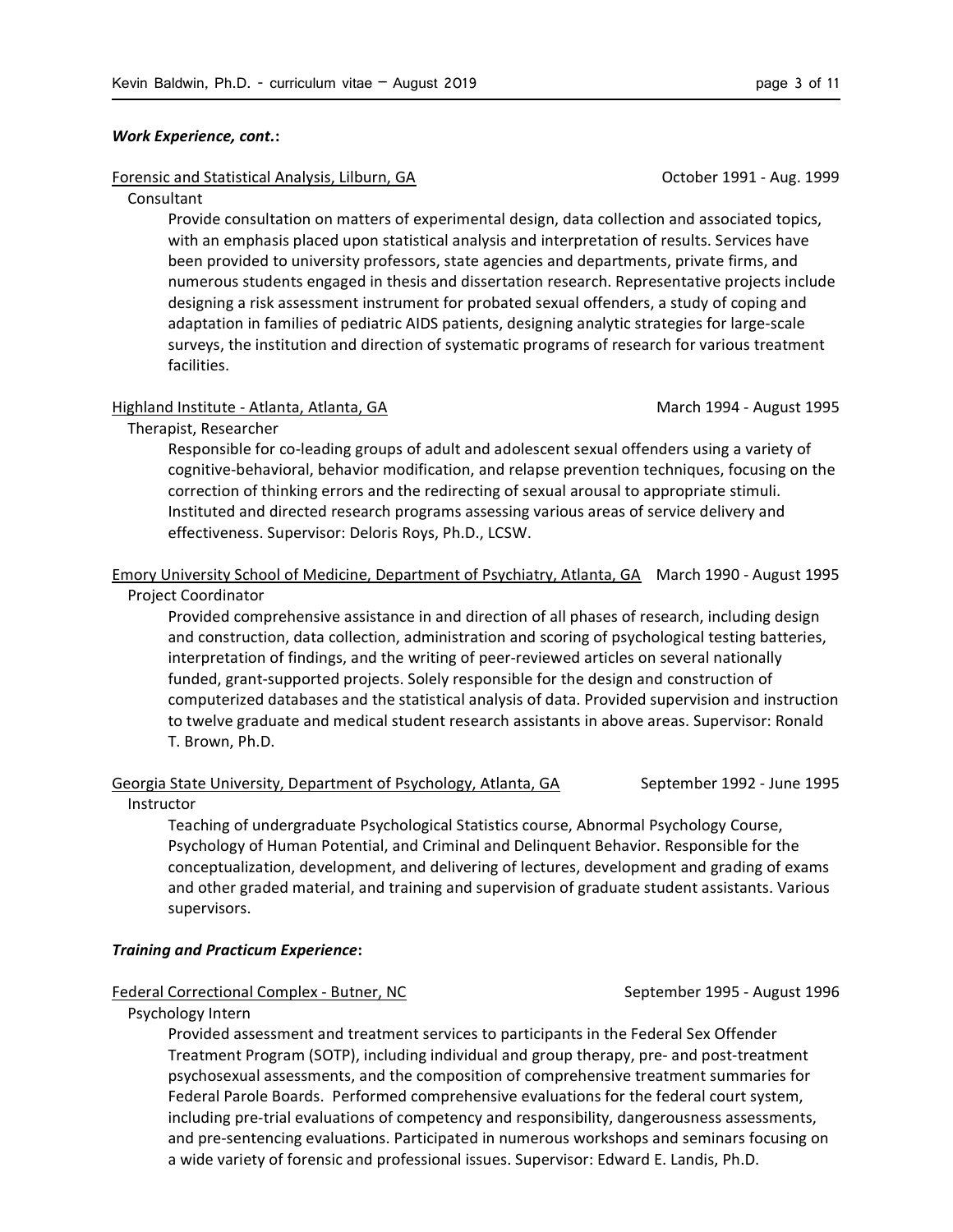## Training and Practicum Experience, cont.:

## North Carolina Memorial Hospital, UNC - Chapel Hill, NC September 1995 - August 1996

## Psychology Intern

Functioned as a member of an interdisciplinary team at the Child Trauma and Maltreatment Center of the Department of Psychiatry, assisting in the evaluation of complex cases of suspected child abuse. Also served as a therapist on the Family Therapy Team (also in the Department of Psychiatry), providing family therapy and participating in peer supervision and seminars. Provided individual therapy and crisis intervention at the Student Psychology Services Clinic. Supervisors: Mark Everson, Ph.D., Elisabeth Scott, CCSW.

## Dorothea Dix Hospital - Raleigh, NC January 1996 - April 1996 - April 1996

# Psychology Intern

Performed assessment, treatment, and case management services as a member of a multidisciplinary team at the Adolescent Admissions Unit of a State Psychiatric Hospital. Served as an informal advisor and provided in-service training on matters involving adolescent sex offenders. Supervisor: Jean Renze-Eilers, Ph.D.

# Georgia State University - Atlanta, GA August 1992 - July 1995

Psychology Trainee

Provided individual psychotherapy at the Psychotherapy and Behavior Therapy Clinic of the Department of Psychology. Services included crisis intervention and short- and long-term therapy for members of the Georgia State University community. Supervisor: Robert Brown, Ph.D.

# Grady Memorial Hospital, Emory University - Atlanta, GA September 1992 - August 1993

Practicum Student

Performed comprehensive assessment services at the Attention Deficit Disorders Clinic of the Department of Psychiatry. Provided diagnostic and consultative services for children with a variety of externalizing behavior disorders including ADHD, conduct disorder, and oppositional defiant disorder. Conducted research on factors contributing to stress in caregivers of children with ADHD. Supervisor: Ronald T. Brown, Ph.D.

# Publications:

- Baldwin, K. (2014). Sex Offender Risk Assessment. United States Office of Justice Programs, Office of Sex Offender Sentencing, Monitoring, Apprehending, Registering, and Tracking (SMART). Available at: http://smart.gov/SOMAPI/sec1/ch6\_risk.html
- Brown, R.T., Lambert, R., Devine, D., Baldwin, K. Casey, R., Doepke, K., Ievers, C.E., Hsu, L., Buchanan, I., and Eckman, J. (2000). Risk-resistance adaptation model for caregivers and their children with sickle cell syndromes. Annals of Behavioral Medicine, 22 (2), pp. 158-169.

Baldwin, K. & Roys, D. (1998). Factors associated with denial in a sample of alleged sex offenders. Sexual Abuse: A Journal of Research and Treatment 10 (3), pp. 211-226.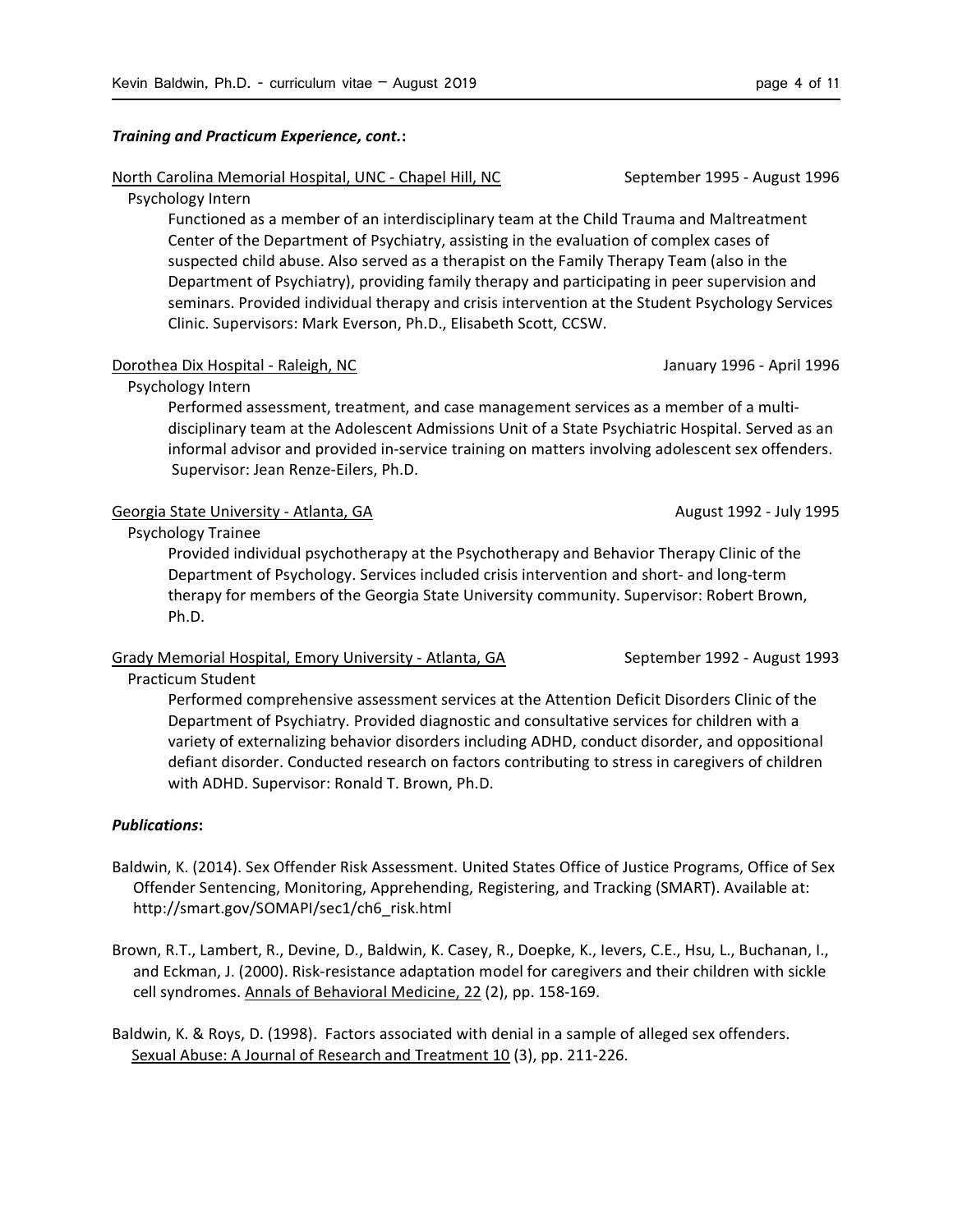#### Publications, cont.:

- Bettoli-Vaughn, E., Brown, R.T., Brown, J.V., & Baldwin, K. (1998). Psychological adjustment and adaptation of siblings and mothers of children with HIV/AIDS. Families, Systems, and Health: The Journal of Collaborative Family Health Care, 16 (3), 249-266.
- Baldwin, K., Brown, R.T., & Milan, M.A. (1995). Predictors of stress in caregivers of Attention Deficit Hyperactivity Disordered Children. American Journal of Family Therapy, 23 (2), pp. 149-160.
- Brown, R.T., Eckman, J., Baldwin, K., Buchanan, I., & Dingle, A. (1995). Protective aspects of adaptive behavior in children with sickle cell syndromes. Children's Health Care, 24 (4), pp. 205-222.
- Chance, S.E., Kaslow, N.J., & Baldwin, K. (1994). Anxiety and other predictors of severity of suicidal intent in urban psychiatric inpatients. Hospital and Community Psychiatry, 45 (7), 716-718.
- Madan-Swain, A., Brown, R.T., Sexson, S.B., Baldwin, K., Pais, R., Ragab, A. (1994). Adolescents who have survived cancer. Psychosomatics, 35 (4).
- Brown, R.T., Buchannan, I., Doepke, K., Eckman, J., Baldwin, K., Goonan, B., & Schoenherr, S. (1993). Cognitive and academic functioning in Children with sickle cell disease. Journal of Clinical Child Psychology, 22 (2), 207-218.
- Brown, R.T., Kaslow, N.J., Doepke, K., Buchanan, I., Eckman, J., Baldwin, K., & Goonan, B. (1993). Psychosocial and family functioning in children with sickle cell syndrome and their mothers. Journal of the American Academy of Child and Adolescent Psychiatry, 32 (3), 545-553.
- Nardacci, D., Caro, Y., Milstein, V., Schleimer, H., Levy, R.H., Erickson, E., Baldwin, K. (1993). Bellevue population: Demographics. In Katz, S.E., Nardacci, D., and Sabatini, A. (Eds.). Intensive Treatment of the Homeless Mentally Ill. Washington: American Psychiatric Association Press.
- Brown, R.T., Kaslow, N.J., Hazzard, A.P., Madan-Swain, A., Sexson, S.B., Lambert, R., & Baldwin, K. (1992). Psychiatric and family functioning in children with leukemia and their parents. Journal of the American Academy of Child and Adolescent Psychiatry, 31 (3), 495-502.
- Brown, R.T., Madan-Swain, A., Pais, R., Lambert, R., Baldwin, K., Casey, R., Frank, N., Sexson, S.B., & Ragab, A. (1992). Cognitive status of children treated with central nervous system prophylactic chemotherapy for acute lymphocytic leukemia. Archives of Clinical Neuropsychology, 7, 481-497.
- Schoenherr, S., Brown, R.T., Baldwin, K., & Kaslow, N.J. (1992). Attributional styles and psychopathology in pediatric chronic illness groups. Journal of Clinical Child Psychology, 21 (4), 380- 387.
- Brown, R.T., Madan-Swain, A., & Baldwin, K. (1991). Gender differences in a clinic-referred sample of attention-deficit-disordered children. Child Psychiatry and Human Development, 22 (2), 111-128.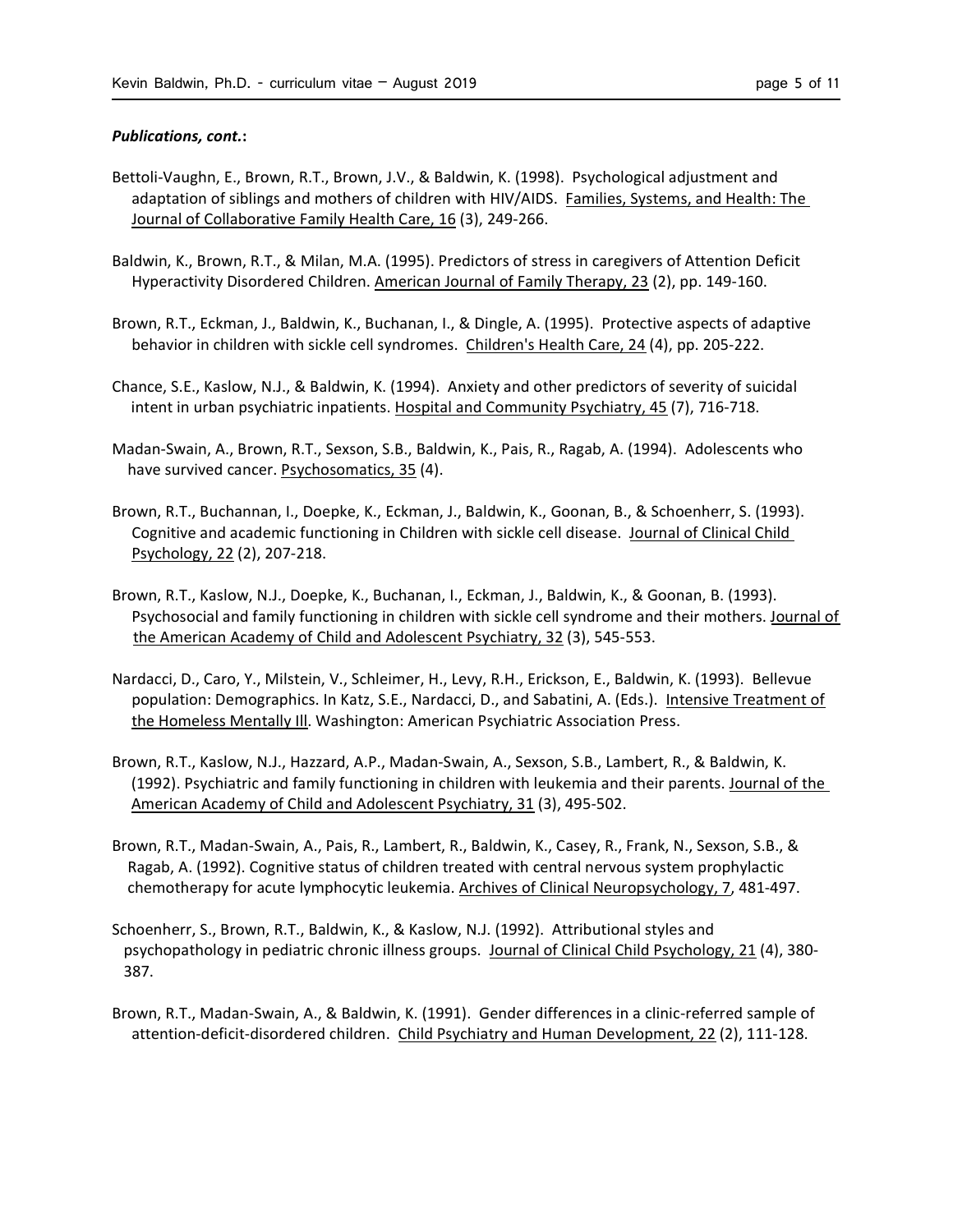## Presentations:

- Baldwin, K. & Goss, S. (2019, July). Drug courts work but for whom and under what circumstances? Presentation at the National Association of Drug Court Professionals/Vet Court Con Annual Training Conference, National Harbor, MD.
- Baldwin, K. & Goss, S. (2019, July). A lifespan developmental approach to understanding substance abuse. Presentation at the National Association of Drug Court Professionals/Vet Court Con Annual Training Conference, National Harbor, MD.
- Baldwin, K. & Goss, S. (2018, May). How many is too many (or too few)? Addressing caseload size in specialty courts. Presentation at the National Association of Drug Court Professionals/Vet Court Con Annual Training Conference, Houston, TX.
- Baldwin, K. & Goss, S. (2018, May). Trauma: The ties that bind. Presentation at the National Association of Drug Court Professionals/Vet Court Con Annual Training Conference, Houston, TX.
- Baldwin, K. & Johnson, S. (2018, May). A three-year evaluation of a veterans treatment court: Summary of findings and recommendations That Likely Apply to VTCs Nationwide. Presentation at the National Association of Drug Court Professionals/Vet Court Con Annual Training Conference,\ Houston, TX.
- Johnson, S., Scott, E., & Baldwin, K. (2017, July). Voices of vets: what we are learning from focus groups with VTC participants. Presentation at the National Association of Drug Court Professionals/Vet Court Con Annual Training Conference, National Harbor, MD.
- Baldwin, K., Meredith, T., and Osborn, C. (2016, November). Sexual offender recidivism in Georgia: predictors and outcomes. Poster presented at the Association for the Treatment of Sex Abusers Annual 35th Annual Conference, Orlando, FL.
- Baldwin, K. and Johnson, S. (2016, June). Statewide evaluation of veterans treatment courts: Preliminary findings. Presentation at the National Association of Drug Court Professionals/Vet Court Con Annual Training Conference, Anaheim, CA.
- Baldwin, K. and Johnson, S. (2014, September). An evaluation of family dependency treatment courts: Process, fidelity of implementation, and outcomes. Presentation at the Judicial Council of Georgia 2014 Accountability Courts Conference, Atlanta, GA.
- Baldwin, K. and Johnson, S. (2013, May). Sharing your courts successes: Practical evaluation of accountability courts. Presentation at the Judicial Council of Georgia 2013 Accountability Courts Conference, Atlanta, GA.
- Baldwin, K. (2011, July). Co-occurring disorders: Serious mental illness. Workshop presented at the National Association of Drug Court Professionals 17<sup>th</sup> Annual Training Conference, Washington, DC.
- Baldwin, K. and Goss, S. (2011, May). Practical data collection and evaluation: Mental health and drug courts. Invited presentation at the Judicial Council of Georgia 2011 Drug, DUI and Mental Health Court Conference, Atlanta, GA.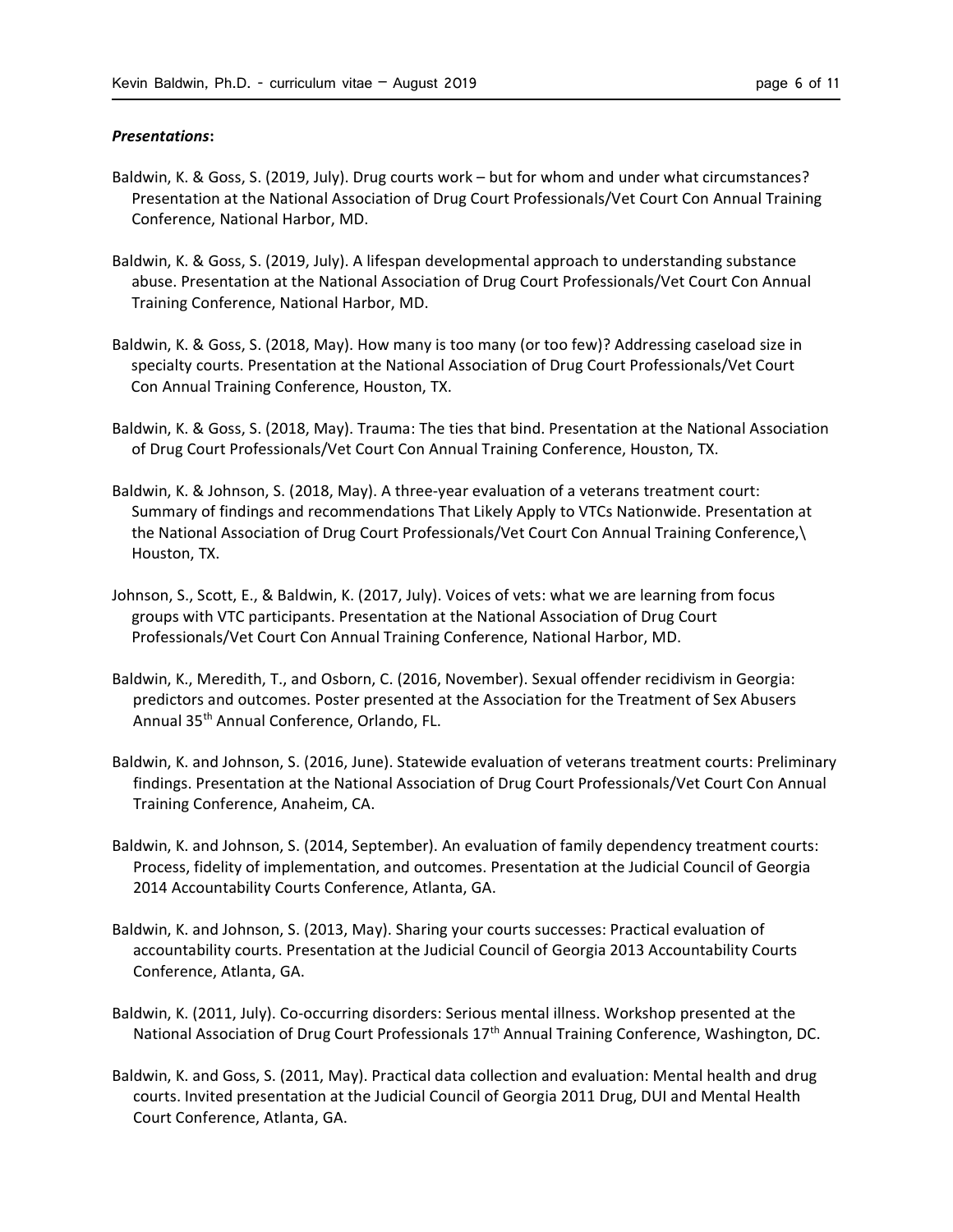### Presentations, cont.:

- Baldwin, K. (2011, March). Sex offender treatment: Current and future directions. Georgia Department of Corrections Conference on Sex Offender Issues, Forsyth, GA.
- Baldwin, K. and Goss, S. (2011, February). Incorporating data collection into the collaborative criminal justice/mental health strategic planning process. Workshop presented at the Bureau of Justice Assistance JMHCP National Training and Technical Assistance Event, Baltimore, MD.
- Baldwin, K. (2010, October). Helping communities of faith respond to childhood sexual abuse. Workshop presentation at the 29th Annual Conference of the Association for the Treatment of Sexual Abusers, Phoenix, AZ.
- Baldwin, K. (2010, August). Why public policy matters. Plenary Presentation at the 2010 Georgia Association for the Treatment of Sexual Abusers Conference, Atlanta, GA.
- Baldwin, K. (2010, May). Building an evaluation system. Invited presentation at the Judicial Council of Georgia 2010 Drug, DUI and Mental Health Court Conference, Atlanta, GA.
- Baldwin, K. (2010, May). Data collection and program advocacy. Invited presentation at the Judicial Council of Georgia 2010 Drug, DUI and Mental Health Court Conference, Atlanta, Georgia.
- Baldwin, K., Butkiewicz, R., Von Stultz, J., & Wolff, N. (2009, July). JMHCP data learning sites roundtable. Panel presentation, Smart Responses in Tough Times: Achieving Better Outcomes for People with Mental Illness in the Criminal Justice System. BJA National Technical Assistance and Training Event, Washington, DC.
- Baldwin, K. (2009, May). Screening and assessment in Family Dependency Treatment Courts. Invited presentation at the Judicial Council of Georgia 2009 Drug, DUI and Mental Health Court Conference, Atlanta, GA.
- Baldwin, K., Malavenda, R. & Sherrer El, K. (2009, May). SPARK Georgia: Year 5 evaluation and lessons learned. Panel presentation at the 2009 National SMART Start Conference, Greensboro, NC.
- Baldwin, K. & Johnson, S. (2009, April). Fidelity of Implementation Evaluation of Family Treatment Drug Courts. Paper presented at the  $17<sup>th</sup>$  National Conference on Child Abuse and Neglect, Atlanta, Georgia.
- Baldwin, K. & Walker, P. (2009, April). Using Evidence-Based Programs to Increase Recovery and Strengthen Families in Family Treatment Drug Courts. Paper presented at the  $17<sup>th</sup>$  National Conference on Child Abuse and Neglect, Atlanta, Georgia.
- Baldwin, K., Levenson, J., & Geraghty, S. (2007, November). Residency Restrictions: Clinical, Legal, and Practical Implications and Responses. Symposium paper presented at the 26<sup>th</sup> annual conference of the Association for the Treatment of Sexual Abusers, San Diego, California.
- Baldwin, K. (2007, November). The impact of supporting partnerships to assure ready kids (SPARK Georgia) on refugee children and families. Symposium paper presented at the 2007 annual conference of the American Evaluation Association, Baltimore, Maryland.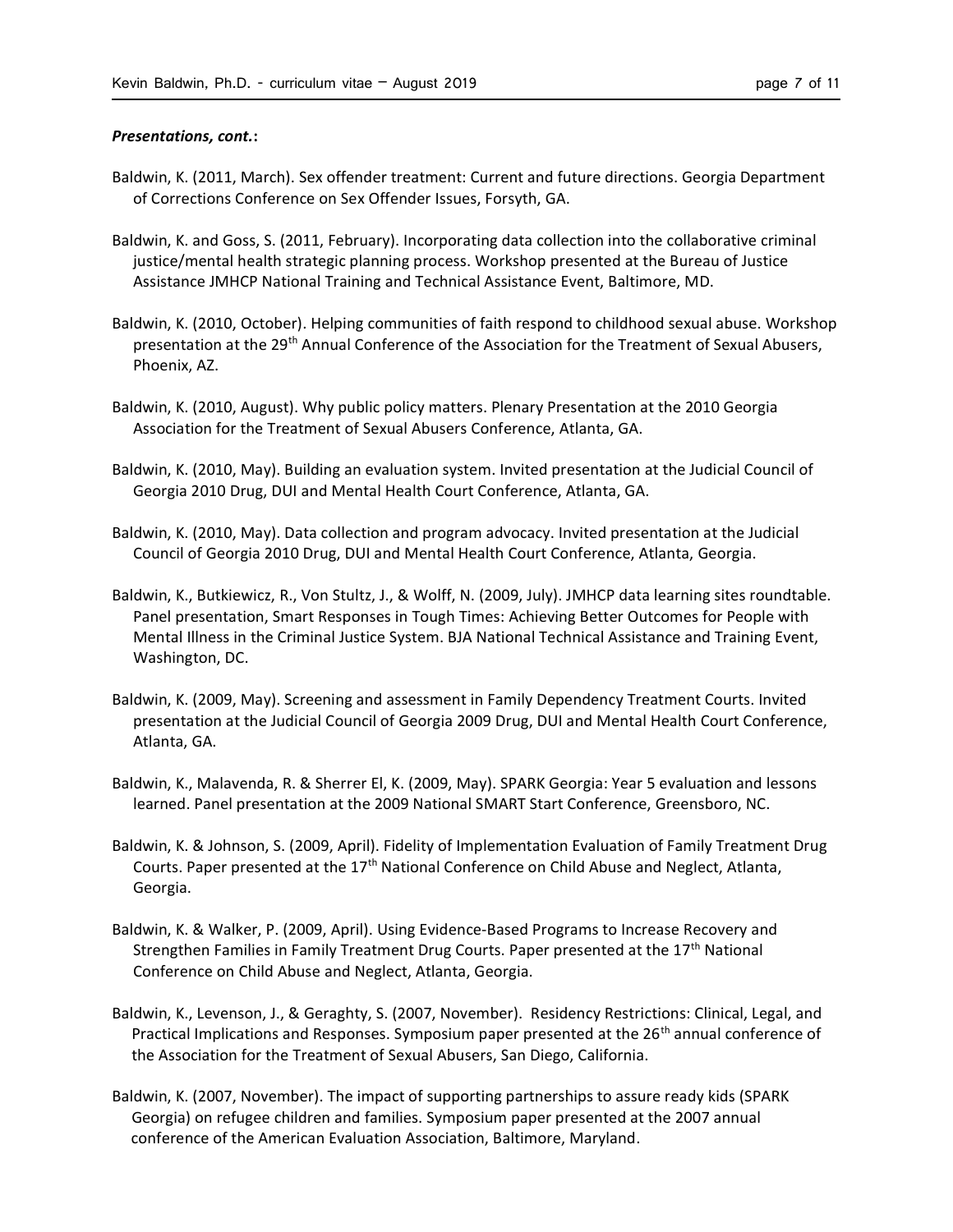## Presentations, cont.:

- Westergren, A. & Baldwin, K. (2001, November). Multi-trait, multi-method assessment of impulsivity and its relationship to psychopathy: Evidence for the convergent and discriminant validity of the Hare P-SCAN. Poster presented at the 20<sup>th</sup> annual conference of the Association for the Treatment of Sexual Abusers, San Antonio, Texas.
- Baldwin, K. (2000, November). Integrating research and practice: Evaluation of sexual offender treatment programs. Paper presented at the 19<sup>th</sup> annual conference of the Association for the Treatment of Sexual Abusers, San Diego, California.
- Roys, D.T. & Baldwin, K. (2000, November). Identifying and expressing emotion: Are sexual offenders alexithymic? Poster presented at the 19<sup>th</sup> annual conference of the Association for the Treatment of Sexual Abusers, San Diego, California.
- Baldwin, K. (1999, September). Psychopathy: Its identification and implications. Invited presentation at the Annual Clinical Update, Southern Pines, North Carolina.
- Hersh, K., Baldwin, K., & Gray-Little, B. (1999, September). Predictors of treatment completion and recidivism in a sample of incarcerated male sexual offenders. Paper presented at the 18<sup>th</sup> annual conference of the Association for the Treatment of Sexual Abusers, Orlando, Florida.
- Loupis, J., McAnulty, R.D., & Baldwin, K. (1999, March). Religiosity and cognitive distortions among incarcerated child molesters. Paper presented at the Annual Meeting of the Southeastern Psychological Association, Savannah, Georgia.
- Baldwin, K., Plaster, C., & Franklin, R.K. (1997, October). Differences in aggression and assertiveness associated with sexual offender treatment. Poster presented at the 16<sup>th</sup> annual conference of the Association for the Treatment of Sex Abusers, Arlington, Virginia.
- Baldwin, K. (1996, November). Factors associated with denial in a sample of alleged sex offenders. Paper presented at the 15<sup>th</sup> annual conference of the Association for the Treatment of Sex Abusers, Chicago, Illinois.
- Baldwin, K., Brown, R.T., & Milan, M.A. (1994, November). Predictors of stress in caregivers of Attention Deficit Disordered Children. Paper presented at the annual meeting of the Association for the Advancement of Behavior Therapy, San Diego, California.
- Madan-Swain, A., Brown, R.T., Sexson, S.B., Baldwin, K., Pais. R., & Ragab, A. (1993, March). Adolescents who have survived cancer: psychosocial and familial adaptation. Paper presented at The annual meeting of the Society for Behavioral Medicine, San Francisco, California.
- Madan-Swain, A., Brown, R.T., Sexson, S.B., Baldwin, K., Ghim, T., & Ragab, A. (1993, March). Adolescent cancer survivors: family functioning as a mediator of adjustment and coping. Paper presented at the annual meeting of the Society of Behavioral Medicine, San Francisco, California.
- Brown, R.T., Doepke, K.J., Baldwin, K., Goonan, B.T., Schoenherr, S. & Kaslow, N.J. (1992, November). Psychosocial correlates in youth with sickle cell disease. Paper presented at the annual meeting of the Association for the Advancement of Behavior Therapy, Boston, Massachusetts.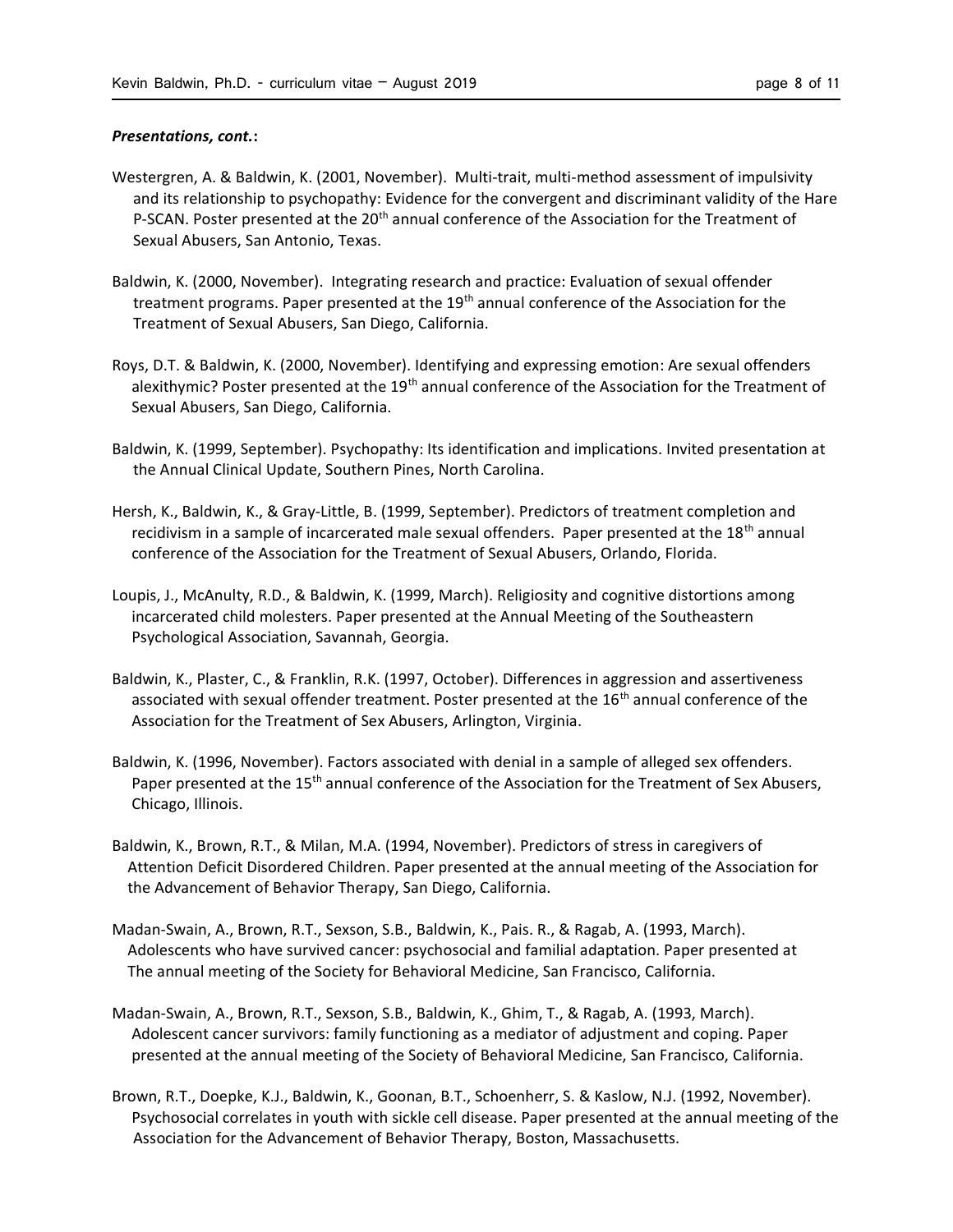## Presentations, cont.:

- Brown, R.T., Madan-Swain, A., Baldwin, K., & Sexson, S.B. (1992, August). Psychosocial and familial adaptation of long-term adolescent cancer survivors. Paper presented at the annual meeting of the American Psychological Association, Division 12, Clinical Psychology, Washington, DC.
- Brown, R.T., Buchanan, I., Baldwin, K.C., Eckman, J., & Kaslow, N.J. (1992, March). Predictors of adjustment in youth with sickle cell disease. In M. Lopez (Chair), Coping Across the Life Span. Paper presented at the annual meeting of the Society of Behavioral Medicine, New York, New York.
- Goonan, B.T., Brown, R.T., Baldwin, K., Schoenherr, S., Buchanan, I., & Eckman, J. (1991, November). Cognitive processing and learning disabilities in children with sickle cell disease. Paper presented at the annual meeting of the National Academy of Neuropsychology, Dallas, Texas.
- Brown, R.T., Madan-Swain, A., Lambert, R., Casey, R., Baldwin, K., & Pais, R. (1991, August). Neurocognitive functioning in children treated with chemotherapy. Paper presented at the annual meeting of the American Psychological Association, Division 40, Clinical Neuropsychology, Developmental Aging Studies in Clinical Neuropsychology, San Francisco, California.
- Brown, R.T., Madan-Swain, A., Pais, R., Lambert, R., Baldwin, K., Casey, R., Frank, N., Sexson, S.B., Ragab, A., & Kamphaus, R.W. (1990, November). Cognitive status of children treated with central nervous system prophylactic chemotherapy for acute lymphocytic leukemia. Paper presented at the annual meeting of the National Academy of Neuropsychology, Washington, DC.
- Brown, R.T., Eckman, J., Baldwin K., Kaslow, N.J., Buchanan, I., & Dingle, A.D. (1994, March). Predictors of adaptive behavior in children with sickle cell disease. Paper presented at the 19th annual meeting of the National Sickle Cell Disease Program, New York, New York.
- Montgomery, R.W., Rogers, E.C., Baldwin, K., & Milan, M.A. (1992, March). Trends in theoretical orientation changes by health service providers in psychology during the 1980's. Paper presented at the annual meeting of the Southeastern Psychological Association, Knoxville, Tennessee.

### Community Education and Training:

Baldwin, K. (2010, January). Keeping Children Safe: Myths and Facts about Sexual Offenders and Sexual Offending. Providence Baptist Church, Raleigh, North Carolina.

Baldwin, K. (2008, August). Group Treatment of Sexual Offenders. Georgia Regional Hospital at Savannah.

- Baldwin, K. (2007, May). Sexual Offenders: Current Issues and Trends. Peachford Hospital, Atlanta, Georgia.
- Baldwin, K. (2005, April). Assessment and Treatment of the Sexual Offender. Child Abuse and Neglect: Yes, it is Your Problem. Child Sexual Abuse: Second Annual Child Abuse Conference, Gwinnett Hospital System, Lawrenceville, Georgia.
- Baldwin, K. (2004, November). Sexual Offenders: Issues in Assessment and Treatment. Georgia Center for Children, Decatur, Georgia.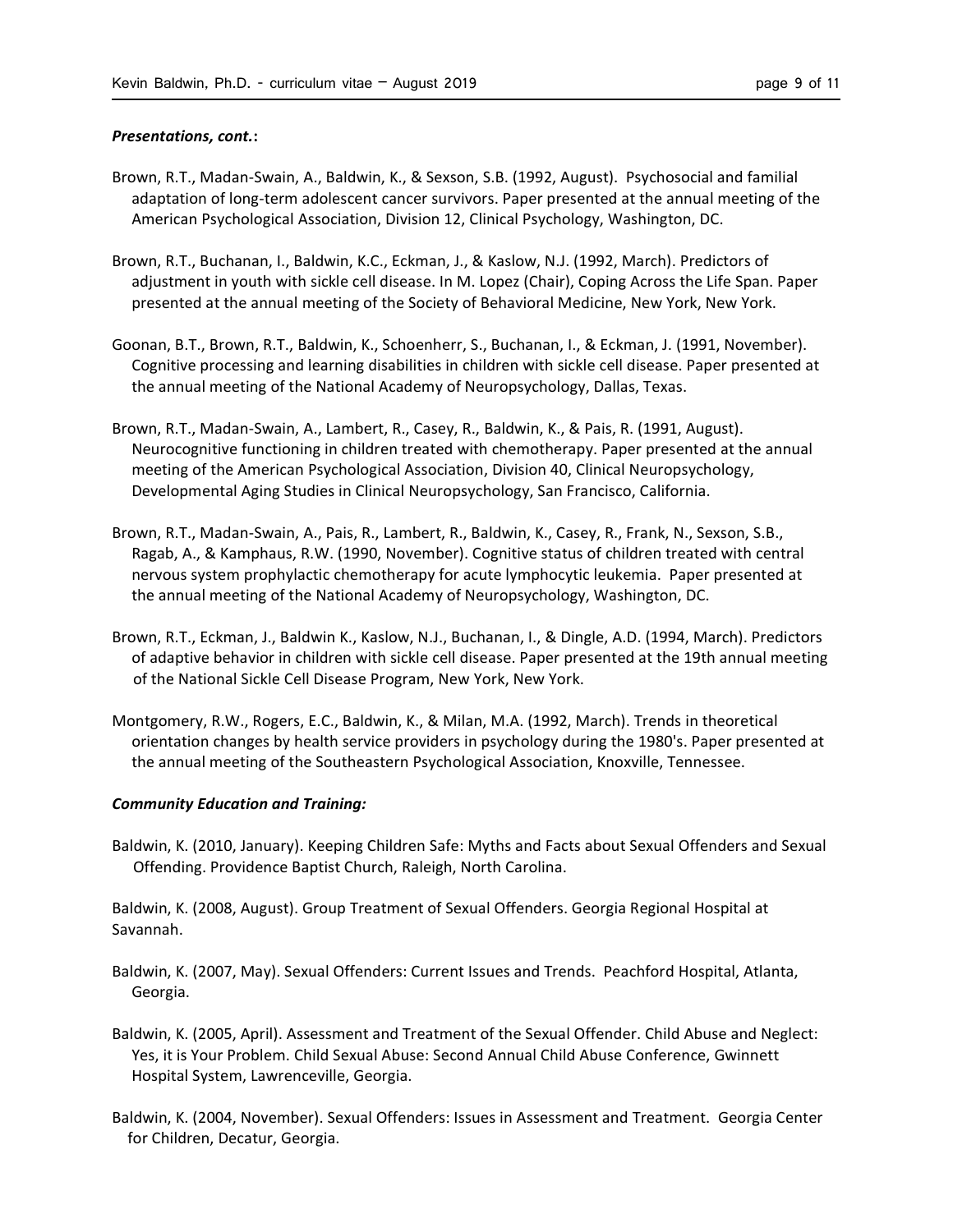### Community Education and Training, cont.:

- Baldwin, K. (1999, February). Sexual offender assessment and treatment. Presentation to the University of North Carolina at Chapel Hill Child Trauma and Maltreatment Team Spring Lecture Series, Chapel Hill, North Carolina.
- Baldwin, K. (1998, November). Sexual offenders: Current issues in treatment and research. Invited address to the 12<sup>th</sup> Annual Conference of the North Carolina Coalition Against Sexual Assault, Asheville, North Carolina.
- Baldwin, K. (1998, September). Clinical Psychology within a correctional setting. Presentation to the University of North Carolina at Chapel Hill Psychology Department Sack Lunch Series, Chapel Hill, North Carolina.
- Baldwin, K. (1998, August). Sexual Offenders: Current issues in treatment and risk assessment. Paper presented at Psychiatry Grand Rounds, John Umstead Memorial Hospital, Butner, North Carolina.
- Teague, M.C. & Baldwin, K. (1998, June). Treatment of sexual offenders. Paper presented at the 12<sup>th</sup> Annual Conference of the North Carolina Victims' Assistance Network, Raleigh, North Carolina.
- Baldwin, K. (1998, January). Sexual offender treatment in an incarcerated setting. Presentation to the University of North Carolina at Chapel Hill Child Trauma and Maltreatment Team Spring Lecture Series, Chapel Hill, North Carolina.

#### Academic Honors:

- Clinical Training Scholarship: Atlanta Center for Cognitive Therapy (1992-1993)
- Bailey Wade Memorial Psychology Scholarship: GSU Department of Psychology (1991-1992, 1994-1995)

# Professional Affiliations:

Association for the Treatment of Sex Abusers (Clinical Member)

# Faculty Appointments:

The National Judicial College, Reno, NV (courses taught: Advanced Issues in Co-occurring Disorders; Managing Cases for Persons with Mental Illness: A Training for the USDA National Appeals Division Judges)

The National Drug Court Institute of the National Association of Drug Court Professionals, Alexandria, VA (courses taught: Improving your Drug Court Outcomes for Individuals with Co-occurring Disorders; Understanding the Impact of Trauma: Treatment, Triage, and Transition; Screening and Assessment for the Co-occurring Disorders; Screening and Assessment: Access and Fairness; Suicide: Prevention and Assessment of Risk; Cognitive Impairments in Problem-Solving Courts)